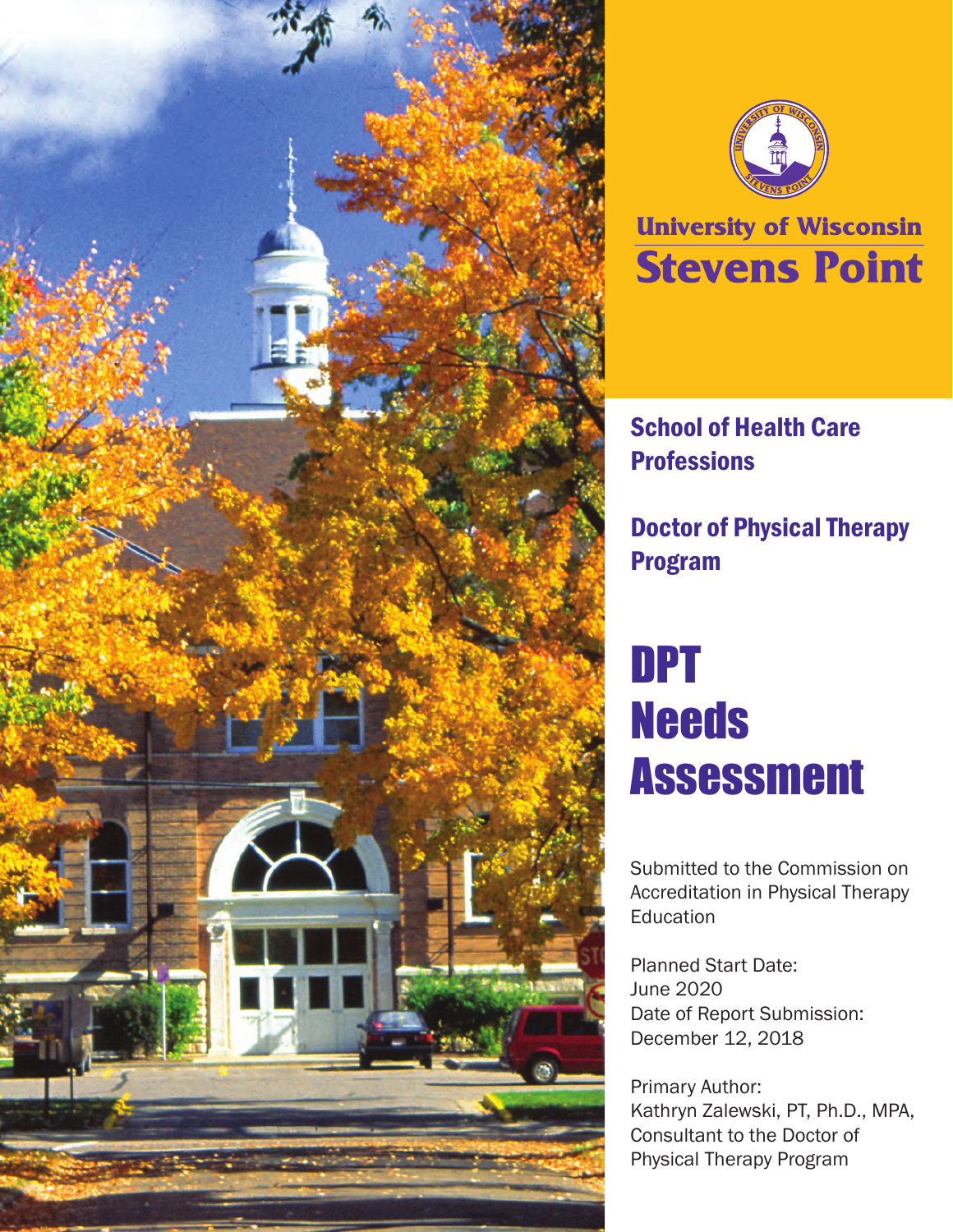# Table of Contents

| Program description and anticipated challenges to starting and sustaining the DPT program  11 |  |
|-----------------------------------------------------------------------------------------------|--|
|                                                                                               |  |
|                                                                                               |  |
|                                                                                               |  |
|                                                                                               |  |
|                                                                                               |  |
|                                                                                               |  |
|                                                                                               |  |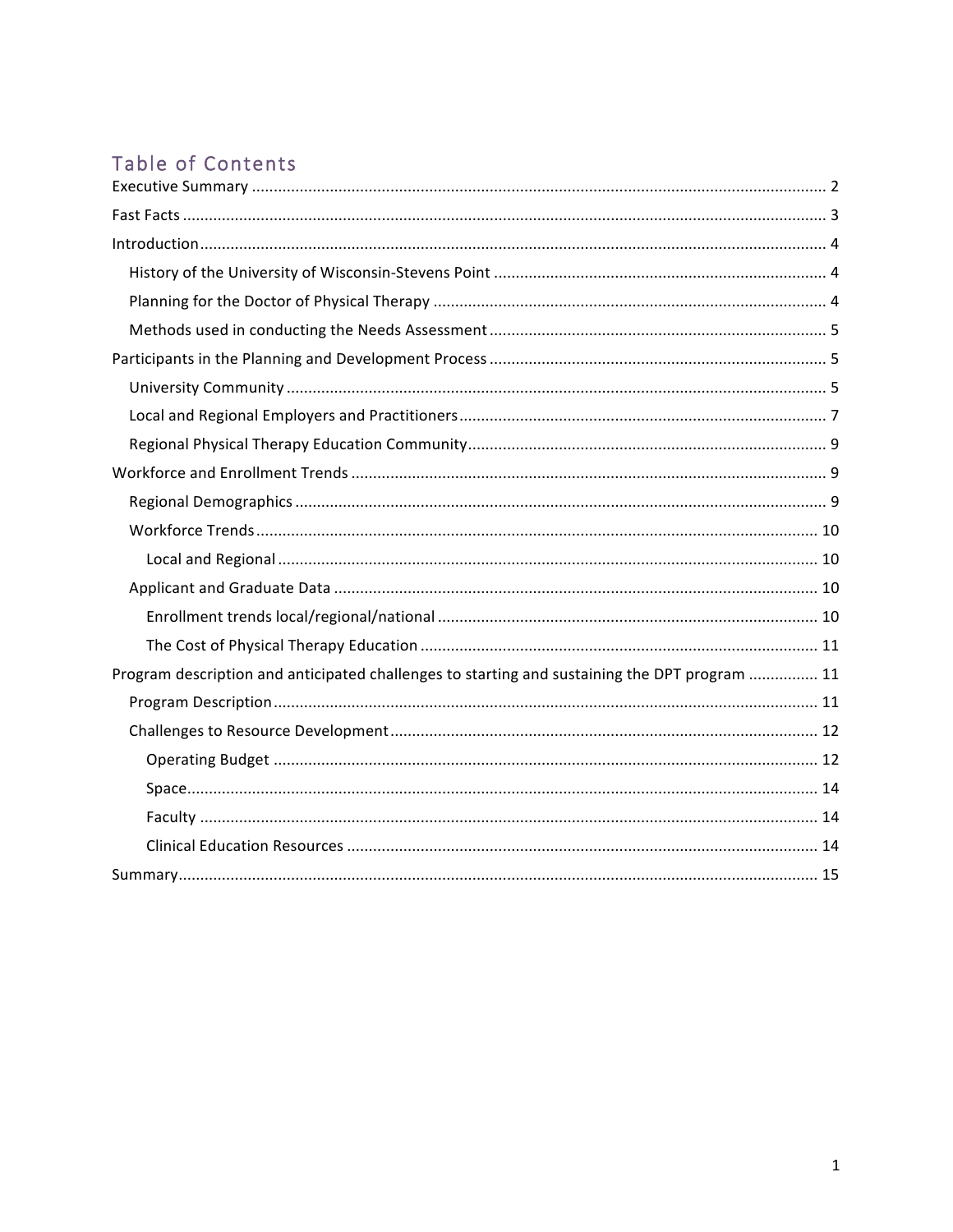### Executive Summary

The University of Wisconsin-Stevens Point (UWSP) is a public University serving the educational needs of residents in Central and Northern Wisconsin through a commitment to building healthy, engaged, and vibrant communities. In 2014 the University began exploring growth of a Doctor of Physical Therapy (DPT) on its campus in part in response to the concerns from local employers unable to meet the rehabilitation needs of our communities. The University explored many options to grow capacity locally, and ultimately chose to develop a stand-alone physical therapy program on the UWSP campus.

There is a local workforce need that requires partnership to address. Southern Wisconsin has 131 licensed physical therapists for every 100,000 residents; Central and Northern Wisconsin has 72. Central and Northern Wisconsin represent the more rural portions of the state and the population is generally older and managing more and different health conditions than our urban areas. As a result, the employment disparity has a larger impact than simple numbers would project. All of the physical therapist education programs in the state (public and private) are located in southern Wisconsin, and as students often practice near whether they attended school, our more rural portions of the state continue to have workforce needs that are persistently difficult to fill.

The program at UWSP is intentionally designed to recruit, support, and graduate a student interested in serving rural communities as a highly qualified primary care provider. In conjunction with an advisory board comprised of local and regional employers, educators, and practitioners, the UWSP DPT program has developed a model for the DPT that is sustainable, innovative and engaged with our local communities. Because UWSP is a public university within the University of Wisconsin System, the program is affordable, and will be built on the existing strength in health science, health promotion and behavior change for which UWSP is nationally known. The program has the affirmed support of the University community, the University of Wisconsin System Board of Regents, and the local/regional employer and practitioner communities.

The proposed DPT program at UWSP will meet the needs of employers, add value to the mission and vision of UWSP, and provide cost effective access to physical therapy education for residents of Wisconsin and beyond who are committed to meeting the needs of our rural communities.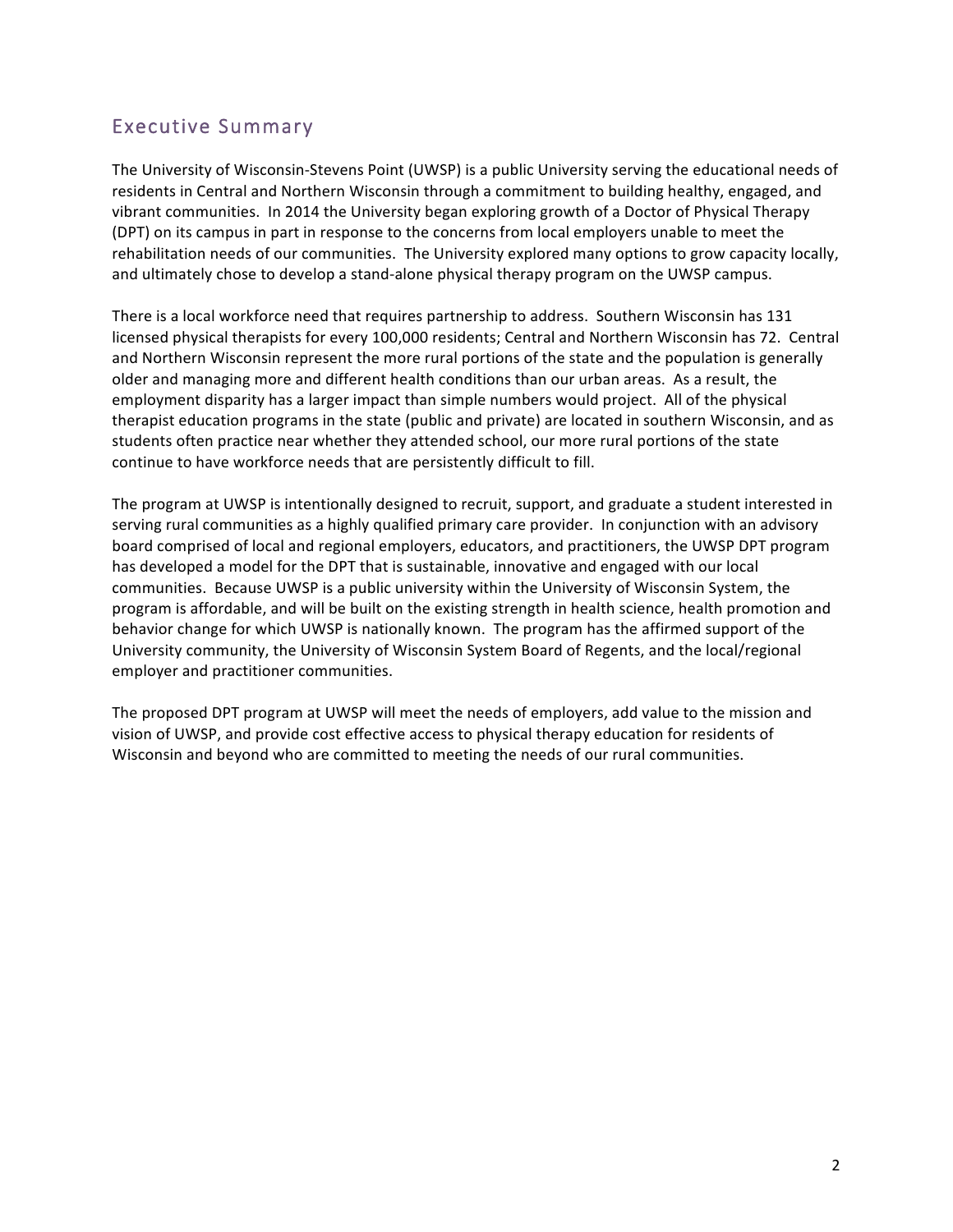

# **School of Health Care Professions College of Professional Studies University of Wisconsin-Stevens Point**

# Doctor of Physical Therapy (DPT) - Pending Approval



### PROGRAM VISION

To transform societal health through physical therapy education by creating professionals who collaborate to serve the evolving, diverse needs of rural communities.

#### UNIVERSITY MISSION

The DPT program extends the mission of UW-Stevens Point to build Healthy Communities by developing programs that emphasize the health care and wellness needs of central and northern Wisconsin.



### STRENGTH OF EXISTING RESOURCES

The College of Professional Studies School of Health Care Professions has a 53% acceptance rate of students who apply to PT programs through PTCAS.

The College of Professional Studies offers degrees in Nursing, Athletic Training, Clinical Laboratory Sciences, Communication Sciences and Disorders and Audiology. Adding Physical Therapy supports growth of health professions in an interprofessional environment.



The Northcentral Wisconsin population is older, and with a greater incidence of cardiovascular, cerebrovascular,



and neoplasm related diseases than those in Wisconsin. southeastern Wisconsin, further exaggerating the rehabilitation imbalance in this part of the state.

### REGIONAL NEEDS

Northcentral Wisconsin reported 72 licensed physical therapists per 100,000 residents compared to 131 per 100,000 in Southern



The Wisconsin Department of Workforce Development projects an increase in employment for physical therapists statewide of 15% with a current projection of 277 open positions annually.

### CURRENT STUDENT DEMAND

Physical Therapy programs nationwide report 330 qualified applicants for a class size of 45 students. In Wisconsin, applicants have increased 2.4% in the last year alone, without an increase in spaces available to support those students.

The University of Wisconsin-Stevens Point is the right place to build a new DPT program and is prepared to meet the needs of the residents, our community of learners, and the profession.



# uwsp.edu/dpt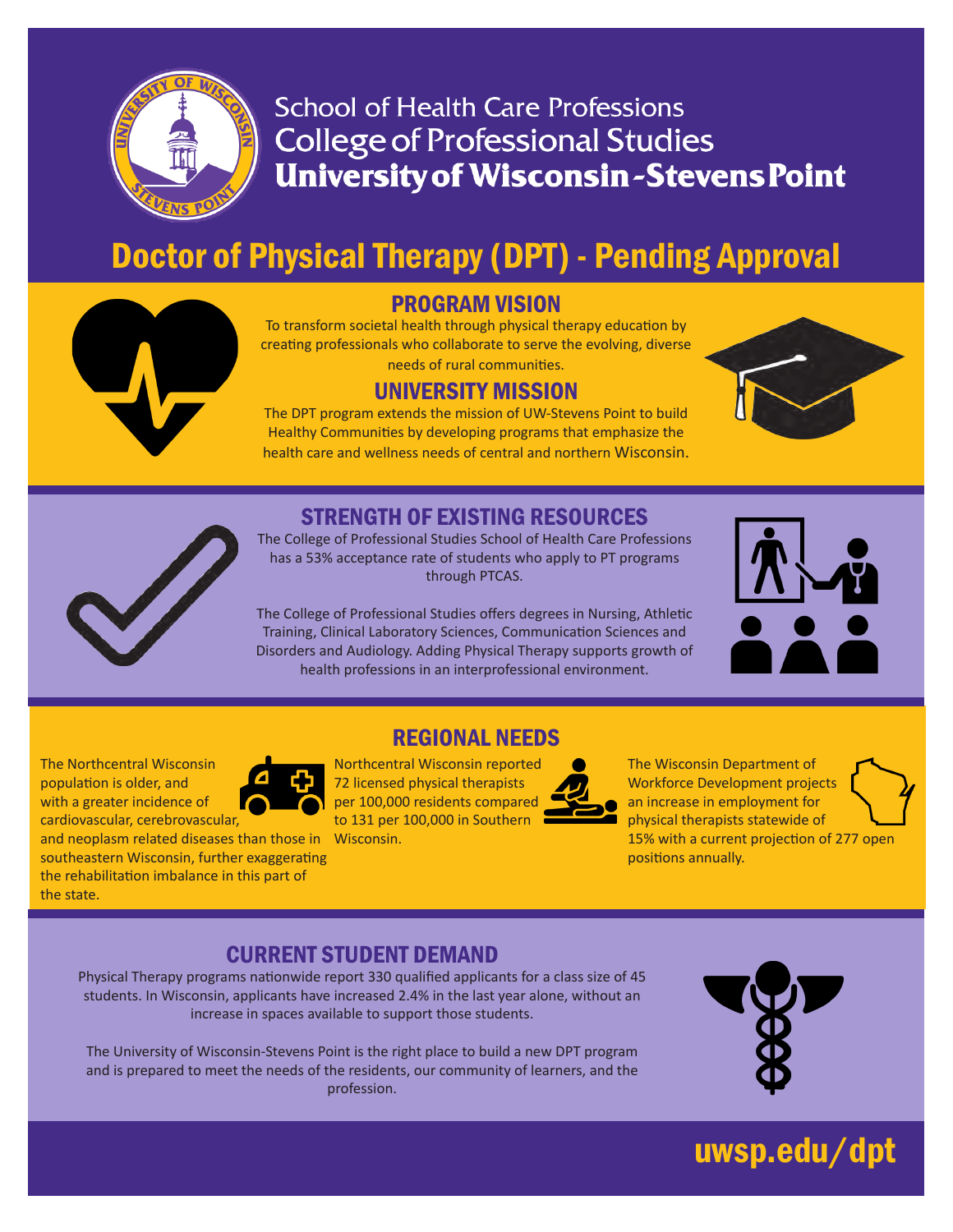### Introduction

#### History of the University of Wisconsin-Stevens Point

The University of Wisconsin-Stevens Point (UWSP) is a public university, part of the comprehensive campuses of the University of Wisconsin System. The campus, located in Stevens Point, Wisconsin enrolls approximately 7500 undergraduate and graduate students. What is now UWSP, began as Stevens Point Normal School and enrolled its first class of 201 students in 1894 dedicated to teacher preparation, domestic sciences, and conservation education. Today, UWSP offers over 100 undergraduate majors in the College of Fine Arts and Communication, the College of Letters and Sciences, the College of Natural Resources, and the College of Professional Studies. The Doctor of Physical Therapy Program is proposed to be housed in the College of Professional Studies, School of Health Care Professions. The campus is located in Central Wisconsin, and serves the Central and Northern geographic region of Wisconsin, which is the more rural portion of the state.

#### Planning for the Doctor of Physical Therapy

The College of Professional Studies, School of Health Care Professions began formal planning for the stand-alone entry-level Doctor of Physical Therapy (DPT) in 2017. This followed an extensive exploration of developing an expansion program on the UWSP campus in partnership with either the University of Wisconsin-Milwaukee or the University of Wisconsin-Madison. Ultimately, expansion was not consistent with the mission or vision of either UW system school, and a determination was made to explore a stand-alone program on the UWSP campus. The University prepared a Notice of Intent to Plan the DPT, submitted to the University of Wisconsin System Board of Regents in December 2017. The Notice of Intent is circulated to other UW-System schools for comment and feedback to allow those organizations opposed to this growth opportunity to respond. As the program received unqualified support, the Notice of Intent was approved by the Board of Regents in February 2018. In the UW System, the Notice of Intent is required to complete a more fully vetted needs analysis including an analysis of internal and external resource requirements. The Notice of Intent allows an institution to explore development, but does not obligate an institution to execute a plan.

Following approval of the Notice of Intent, UWSP hired Kathryn Zalewski, PT, PhD, MPA as an Educational Consultant to the School of Health Care Professions with the stated objective of continuing to explore development of the DPT on the UWSP campus. The needs assessment for the DPT program was conducted in parallel to the preparation of the Authorization to Implement, the next step in the approval process for program development in the UW System. The process began in May 2018, and concluded the formal assessment process November 11, 2018. The needs assessment gathered information from varied constituent groups including:

- a) The University community which includes faculty of the College of Professional Studies, School of Health Care Professions, University leadership and representatives in faculty governance;
- b) The local (Central/Northern Wisconsin) and regional (state of Wisconsin) professional community including employers and physical therapy practitioners;
- c) The local, regional, and national employment workforce data
- d) The regional and national admissions data including information on cost of physical therapy education, and;
- e) The regional physical therapy education community.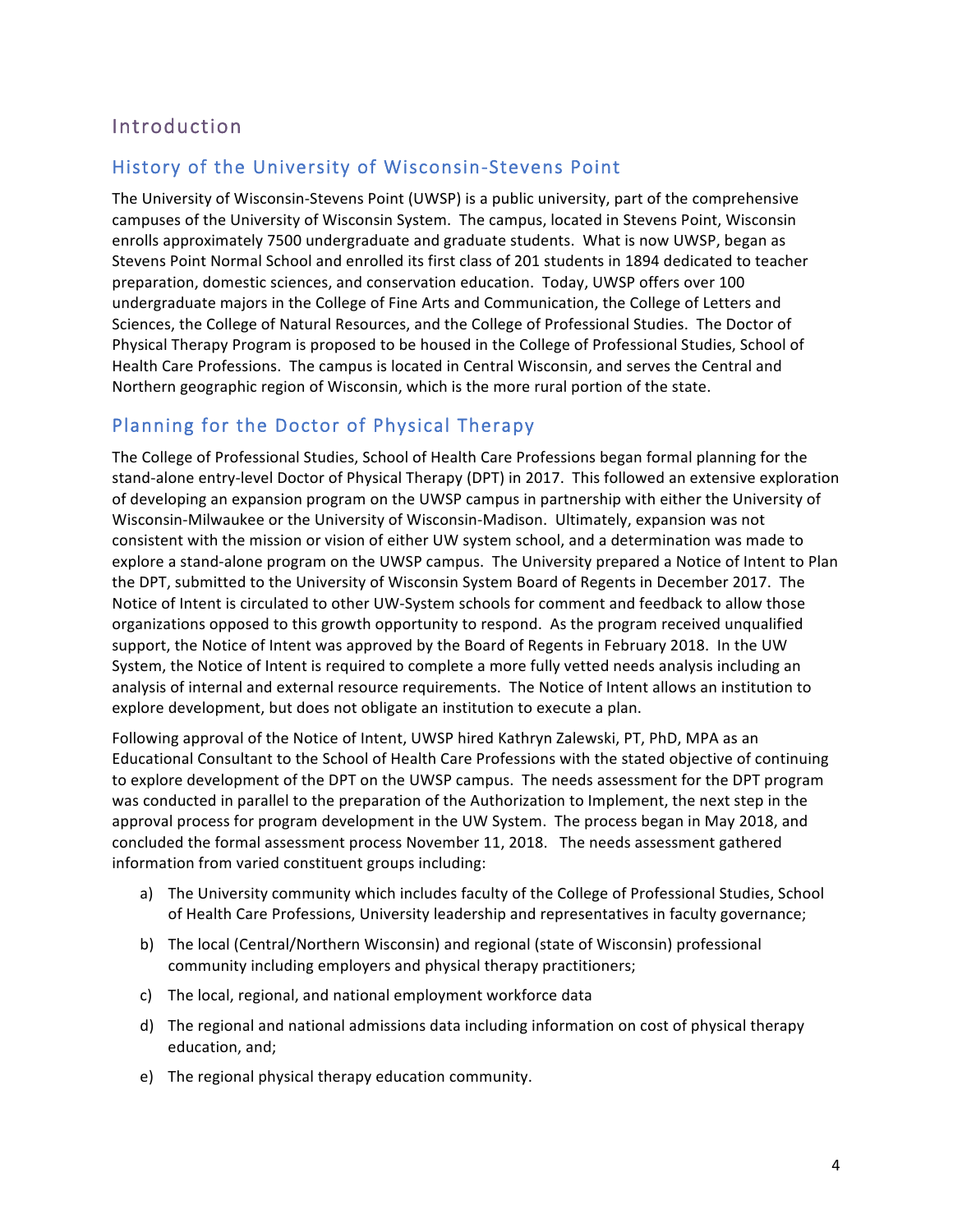#### Methods used in conducting the Needs Assessment

The needs assessment is intended to capture the perspectives, resources, and needs of members of the community. Table 1 presents the communities of interest and methods used in gathering data.

| <b>Community of</b><br><b>Interest</b>                              | Data of Interest                                         | <b>Method</b>                                                                                                                                                                                                                                             |  |  |
|---------------------------------------------------------------------|----------------------------------------------------------|-----------------------------------------------------------------------------------------------------------------------------------------------------------------------------------------------------------------------------------------------------------|--|--|
| <b>University</b>                                                   | <b>Mission Fit</b>                                       | Analysis and discussion of the UWSP Strategic Plan                                                                                                                                                                                                        |  |  |
| Community                                                           | Resource<br>Availability                                 | Analysis and discussion of College of Professional Studies<br><b>Strategic Planning</b>                                                                                                                                                                   |  |  |
|                                                                     |                                                          | Presentations and focus group discussion to committees<br>that are part of the UWSP Governance structure                                                                                                                                                  |  |  |
| Local/regional                                                      | Workforce need                                           | Focus group followed with Delphi process                                                                                                                                                                                                                  |  |  |
| <b>Employers and</b><br><b>Practitioners</b>                        | Program identity                                         | Clinic site visits and small group discussion with local                                                                                                                                                                                                  |  |  |
|                                                                     | Availability of<br>community<br>resources                | clinical teams.                                                                                                                                                                                                                                           |  |  |
| Local/regional<br>workforce                                         | Workforce data<br>(local, regional,<br>national)         | Aggregate data prepared by K. Zalewski using national and<br>regional workforce projections.                                                                                                                                                              |  |  |
| <b>Regional/National</b><br><b>Admissions</b><br><b>Information</b> | Published data<br>from PTCAS and<br>CAPTE.               | Data prepared by K. Zalewski using national physical<br>therapy application data from the Physical Therapy<br>Centralized Application Service, and aggregate program<br>data from the Commission on Accreditation in Physical<br><b>Therapy Education</b> |  |  |
| <b>Regional physical</b><br>therapy education                       | Capacity and<br>concerns of the<br>regional<br>community | Small group discussion and individual meetings with<br>faculty                                                                                                                                                                                            |  |  |
| community                                                           |                                                          | Formal participation of program faculty on committees<br>and work forces                                                                                                                                                                                  |  |  |

Table 1: Methods of Data Collection for the UWSP DPT Needs Assessment

#### Participants in the Planning and Development Process

Participants represent a broad spectrum of employers, practitioners, and educators with a expertise in physical therapy education and the unique needs of the residents and students of Central and Northern Wisconsin. 

#### University Community

University members listed do not reflect everyone who has had opportunity to deliberate on the DPT program. This list does reflect those individuals who would have had to formally vote to approve the continued planning of the DPT. The committees/participants listed below are those who have veto authority to development of the DPT program. Many individuals participated in the initial examination of mission fit and program development on campus through committee work; these groups are tasked to represent those voices.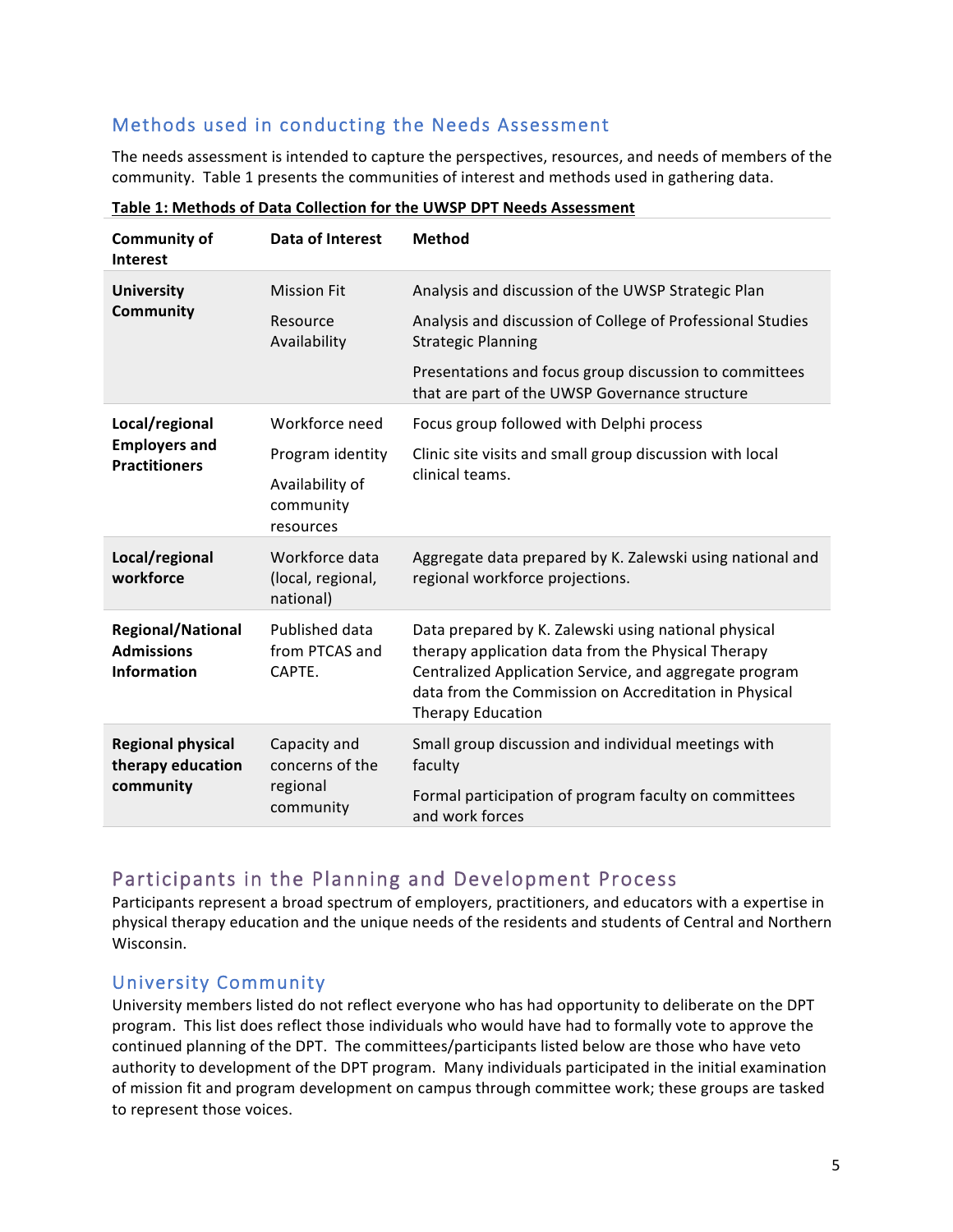| <b>Dean's Advisory Council</b>                                               | Marty Loy, Dean                            | <b>College of Professional Studies</b>                                           |  |  |
|------------------------------------------------------------------------------|--------------------------------------------|----------------------------------------------------------------------------------|--|--|
|                                                                              | Jackie Durigan, Assistant to the           | <b>College of Professional Studies</b>                                           |  |  |
|                                                                              | Dean for Budget and Personnel              |                                                                                  |  |  |
|                                                                              | Cathy Scheder, Assistant to the            | <b>College of Professional Studies</b>                                           |  |  |
|                                                                              | Dean for Program Management                |                                                                                  |  |  |
|                                                                              | Carie Winn, Director of                    | <b>College of Professional Studies</b>                                           |  |  |
|                                                                              | Development                                |                                                                                  |  |  |
|                                                                              | Susan Raab, Head (retied)                  | <b>College of Professional Studies</b>                                           |  |  |
|                                                                              | Rebecca Sommer, Associate Dean             | College of Professional Studies,                                                 |  |  |
|                                                                              | and Head                                   | <b>School of Health Care Professions</b>                                         |  |  |
|                                                                              | Other department chairs within             |                                                                                  |  |  |
|                                                                              | <b>CPS</b>                                 |                                                                                  |  |  |
| <b>School of Health Care</b><br><b>Professions</b>                           | <b>Tiff Akins</b>                          | <b>Academic and Career Advisor</b>                                               |  |  |
|                                                                              | Dawn Barten                                | <b>Clinical Lab Sciences</b>                                                     |  |  |
|                                                                              | <b>Reed Brooks</b>                         | <b>Clinical Lab Sciences</b>                                                     |  |  |
|                                                                              | Beth Fojtik                                | <b>Clinical Lab Sciences</b>                                                     |  |  |
|                                                                              | Sharon Frazier                             | <b>Nursing</b>                                                                   |  |  |
|                                                                              | <b>Beth Kinslow</b>                        | <b>Athletic Training</b>                                                         |  |  |
|                                                                              | Dan McCArty                                | Health Information Management and<br>Technology                                  |  |  |
|                                                                              | Jodi Olmsted                               | <b>Health Sciences</b>                                                           |  |  |
|                                                                              | <b>Holly Schmies</b>                       | <b>Athletic Training</b>                                                         |  |  |
|                                                                              | Michelle Shulfer                           | <b>Clinical Lab Sciences</b>                                                     |  |  |
|                                                                              | Danelle Smith                              | <b>Athletic Training</b>                                                         |  |  |
|                                                                              | Rebecca Sommer, Associate Dean<br>and Head |                                                                                  |  |  |
|                                                                              | Heidi Wincensten                           | <b>Nursing</b>                                                                   |  |  |
|                                                                              | Lorraine Zoromski                          | <b>Nursing</b>                                                                   |  |  |
| <b>Graduate Faculty</b><br>Subcommittee of the<br><b>UWSP Common Council</b> | Andy Felt, Chair                           | <b>Mathematical Science</b>                                                      |  |  |
|                                                                              | Robin Rothfeder                            | <b>College of Natural Resources</b>                                              |  |  |
|                                                                              | Michael Butler                             | College of Fine Arts                                                             |  |  |
|                                                                              | Kristi Roth                                | College of Professional Studies -                                                |  |  |
|                                                                              |                                            | Education                                                                        |  |  |
|                                                                              | Lyna Matesi                                | College of Professional Studies -<br><b>Business</b>                             |  |  |
|                                                                              | Annie Wetter                               | College of Professional Studies -<br>Human Development and Health<br>Performance |  |  |
|                                                                              | Dan Casey                                  | Graduate Student - appointed                                                     |  |  |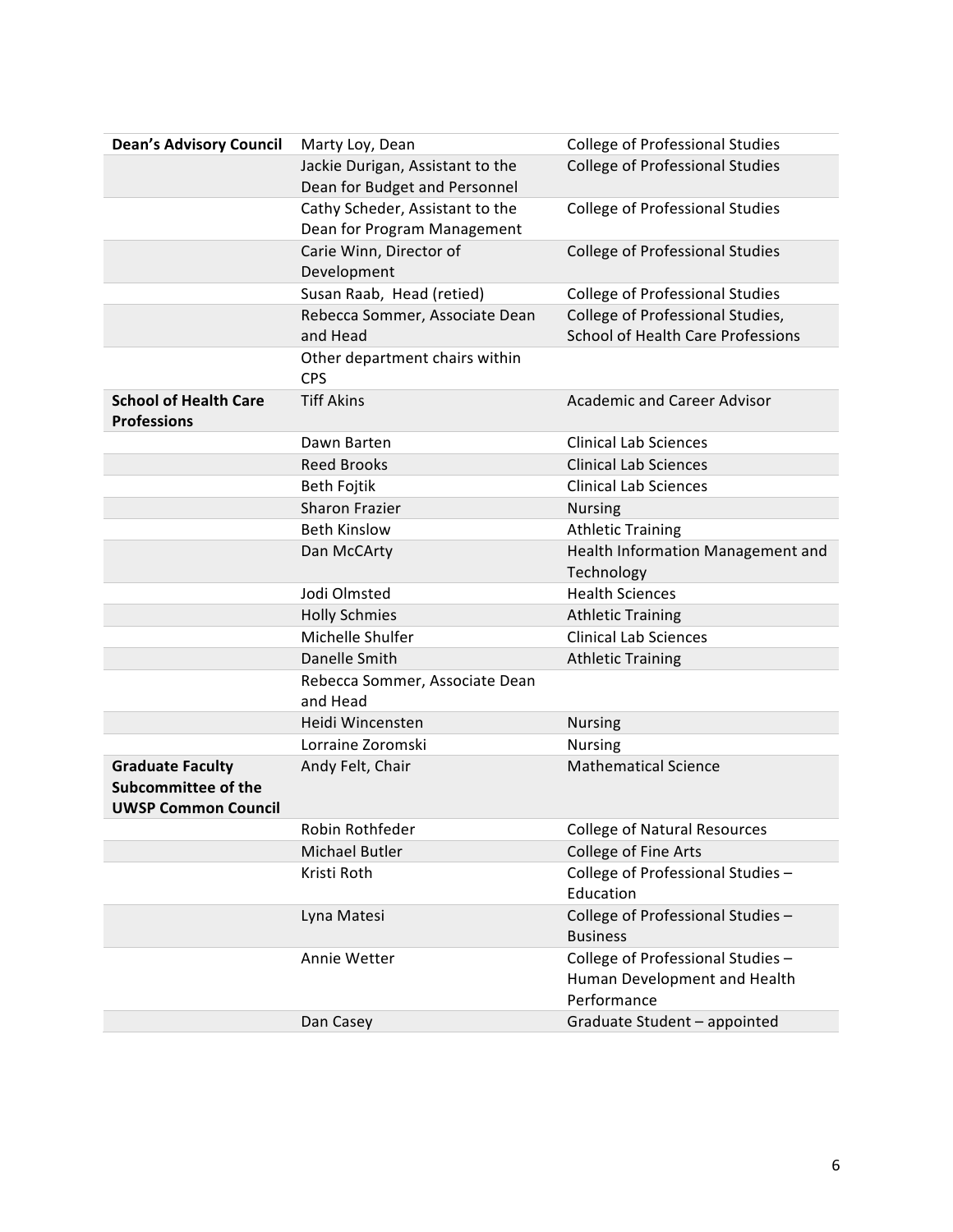Final campus governance approval is through the Common Council<sup>1</sup> of the University of Wisconsin-Stevens Point. The DPT was discussed and approved at the October 2018 meeting of the Common Council. 

#### Local and Regional Employers and Practitioners

Mechanisms for local and regional employers and practitioners to review and comment on the development of the DPT program included a planning conference/focus group meeting held in July 2018 followed by a survey process open to any licensed physical therapist who lives in Central and Northern Wisconsin, an open visit session allowing the community to meet with university leadership, and a web page which included information for updates and questions about the program. For the purposes of participation in the survey, and to establish workforce data, Central and Northern Wisconsin is described in Figure 1. $^2$ 



Figure 1: Dividing line used to establish 'Central and Northern' Wisconsin for the purposes of the needs assessment. This dividing line is commonly used in demographic reporting to describe other population differences in the state. The current accredited DPT programs are identified by the blue dots.

  $1$  2018 membership on the UWSP Council is found here: https://www.uwsp.edu/commoncouncil/Documents/2018-

2019%20Common%20Council%20membership%20and%20meeting%20schedule\_9-12-18.pdf.

 $\frac{2}{3}$  Image modified from a template developed at the Applied Population Lab, University of Wisconsin-Madison. Accessed December 3, 2018.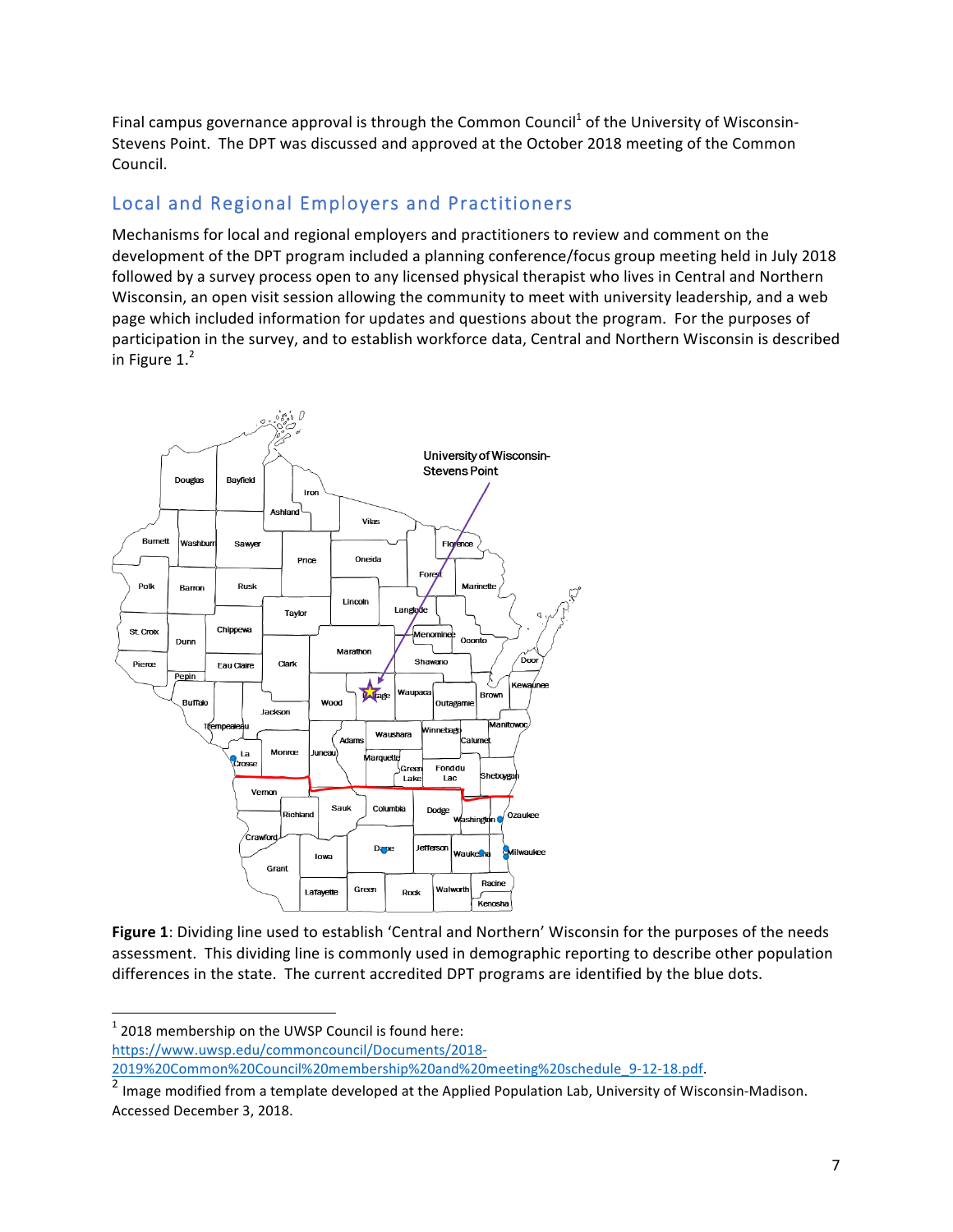Local and regional employers/practitioners who participated in the focus group sessions and/or the survey process included:

| Matthew Agen           | <b>Physical Therapist</b>           | Ascension at Home - Green Bay        |  |  |
|------------------------|-------------------------------------|--------------------------------------|--|--|
| Nathan Brown           | <b>Physical Therapist</b>           | Proactive Wellness and Chiropractic- |  |  |
|                        |                                     | <b>Stevens Point</b>                 |  |  |
| Kendra Cichy           | Physical Therapist, Co-Owner        | Spine and Sport Physical Therapy -   |  |  |
|                        |                                     | Waupaca                              |  |  |
| Jean Darling           | <b>Physical Therapist</b>           | Advanced Physical Therapy and        |  |  |
|                        |                                     | Sports Medicine - Shawano            |  |  |
| Carl DeLuca            | Physical Therapist                  | Roberts Physical Therapy - Amherst   |  |  |
| Ryan Flugaur           | Physical Therapist                  | Point Forward Physical Therapy -     |  |  |
|                        |                                     | <b>Stevens Point</b>                 |  |  |
| <b>Tony Guckenberg</b> | <b>Physical Therapist</b>           | Aging and Disability Resource Center |  |  |
|                        |                                     | of Wisconsin - Wausau                |  |  |
| Lisa Hansen            | <b>Physical Therapist</b>           | Marshfield Clinic Health System -    |  |  |
|                        |                                     | Mosinee                              |  |  |
| Michael Haylett        | <b>Physical Therapist</b>           | Sport and Spine Clinic - Wittenberg  |  |  |
| Aaron Homolka          | Physical Therapist, Director of     | Marshfield Clinic Health System,     |  |  |
|                        | <b>Rehabilitation Services</b>      | Marshfield                           |  |  |
| Matthew Ironside       | <b>Physical Therapist</b>           | Aspirus - Stevens Point              |  |  |
| Kimberly Johnson       | <b>Physical Therapist</b>           | Advanced Physical Therapy and        |  |  |
|                        |                                     | Sports Medicine - Stevens Point      |  |  |
| Steve Johnson          | Physical Therapist, Owner           | Achieve Physical Therapy - Holmen    |  |  |
| Dennis Kaster          | Physical Therapist                  | Advanced Physical Therapy and        |  |  |
|                        |                                     | Sports Medicine - Stevens Point      |  |  |
| Connie Kittleson       | Physical Therapist, President       | <b>Wisconsin Physical Therapy</b>    |  |  |
|                        |                                     | Association                          |  |  |
| Steven Kubisiak        | <b>Physical Therapist</b>           | Marshfield Clinic Health System -    |  |  |
|                        |                                     | Minocque                             |  |  |
| <b>Troy Madlena</b>    | <b>Physical Therapist</b>           | Madlena Physical Therapy - Stevens   |  |  |
|                        |                                     | Point                                |  |  |
| <b>Matthew Moore</b>   | Director of Rehabilitation          | Ascension Rehabilitation - Stevens   |  |  |
|                        |                                     | Point                                |  |  |
| Sarah McGaughey        | Manager of Rehabilitation           | Aspirus - Ironwood                   |  |  |
| Rachel Popelka         | Physical Therapist and UWSP Alumnus | Marshfield Clinic Health System      |  |  |
|                        |                                     | Marshfield and Rhinelander           |  |  |
| <b>Mary Repking</b>    | Speech Pathologist, Manager of      | Marshfield Clinic Health System -    |  |  |
|                        | <b>Rehabilitation Services</b>      | Marshfield                           |  |  |
| <b>Brett Roberts</b>   | Physical Therapist, Owner           | Roberts Phsyical Therapy - Amherst   |  |  |
| Benjamin Solheim       | <b>Physical Therapist</b>           | Health In Motion - Marshfield        |  |  |
| LeAnn Valerius         | <b>Physical Therapist</b>           | Aspirus Therapy - Wausau             |  |  |
| Nathan Weiler          | Athletic Trainer, Director of       | Aspirus - Riverview                  |  |  |
|                        | Rehabilitation Services and Joint   |                                      |  |  |
|                        | Center                              |                                      |  |  |
| <b>Gregor Wenig</b>    | <b>Physical Therapist</b>           | Marshfield Clinic Health System -    |  |  |
|                        |                                     | <b>Wisconsin Rapids</b>              |  |  |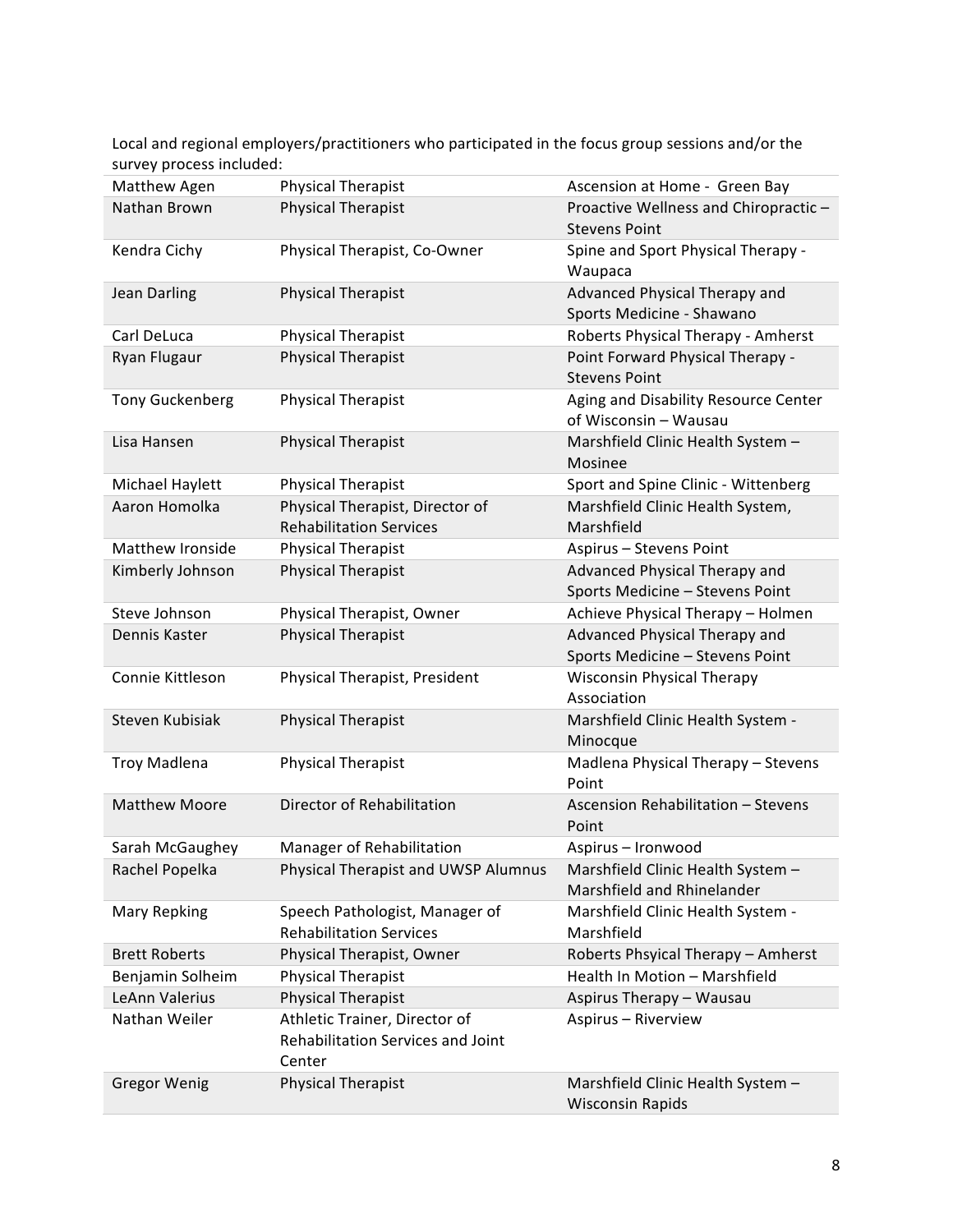| Rob Worth                          | Physical Therapist, Owner | Advanced Physical Therapy and<br>Sports Medicine – Appleton |
|------------------------------------|---------------------------|-------------------------------------------------------------|
| Darrin (Last name<br>not provided) | <b>Physical Therapist</b> | Optimum Therapies - Eau Claire                              |

#### Regional Physical Therapy Education Community

Members of the regional physical therapy educational community were invited to participate in the focus group discussion held in July 2018. Every UW System institution was invited to provide a representative; representatives from the private institutions in the state was by invitation.

| Sheri Bunyan, PT          | Associate Professor                 | Concordia University Wisconsin      |
|---------------------------|-------------------------------------|-------------------------------------|
| Craig Kage, PT            | Instructor, Doctoral Candidate      | University of Minnesota             |
| Renee Mazurek, PT         | <b>Clinical Assistant Professor</b> | University of Wisconsin - Milwaukee |
| Antoinette Spector,<br>PT | Doctoral Candidate                  | <b>Medical College of Wisconsin</b> |
| Carlynn Alt, PT           | <b>Clinical Assistant Professor</b> | University of Wisconsin-Milwaukee   |
|                           |                                     |                                     |

# Workforce and Enrollment Trends

#### Regional Demographics

 

- Wisconsin has 72 counties, and of these, 32 of them are classified as rural.<sup>3</sup>
- Within these counties we find Wisconsinites are older, and with more cardiovascular, cerebrovascular, pulmonary and neoplastic disease than the more urban areas of the state.<sup>4</sup> These conditions have a high utilization rate for physical therapy services.

|                                              | <b>Northcentral Wisconsin</b> | <b>Southeastern Wisconsin</b> |
|----------------------------------------------|-------------------------------|-------------------------------|
| Percent of population > 65 years             | 18.7                          | 14.4                          |
| Health condition rate per 1000               |                               |                               |
| <b>Cardiovascular Disease</b>                | 4.1                           | 2.6                           |
| <b>Cerebrovascular Disease</b>               | 2.8                           | 2.7                           |
| <b>Chronic Obstructive Pulmonary Disease</b> | 1.6                           | 1.5                           |
| <b>Malignant Neoplasms</b>                   | 3.5                           | 3.0                           |
| <b>Mental Health Disorders</b>               | 5.3                           | 8.0                           |
| <b>Injury: Hip Fracture</b>                  | 1.1                           | .9                            |
| <b>Diabetes</b>                              | 1.2                           | 1.7                           |
| <b>Total Hospitalizations</b>                | 83.9                          | 87.3                          |

Healthcare workforce shortages limit access to care by limiting the supply of available services. More than half of the health care shortages are in rural areas. In addition to limiting access, the limited availability of 'traditional' primary care providers such as physicians and nurse practitioners, invites physical therapists to practice as primary care practitioners in the more

 $3$  Jones et al (2017). Putting rural Wisconsin on the map. Published by WisCONTEXT on line, a publication supported by the UW Applied Population Lab at the University of Wisconsin-Madison. Available at: https://www.wiscontext.org/putting-rural-wisconsin-map. Accessed November 5, 2018.<br><sup>4</sup> Wisconsin Department of Human Services, Public Health Profile, 2017 Data. Available at:

https://www.dhs.wisconsin.gov/stats/pubhealth-profiles.htm. Accessed November 5, 2018.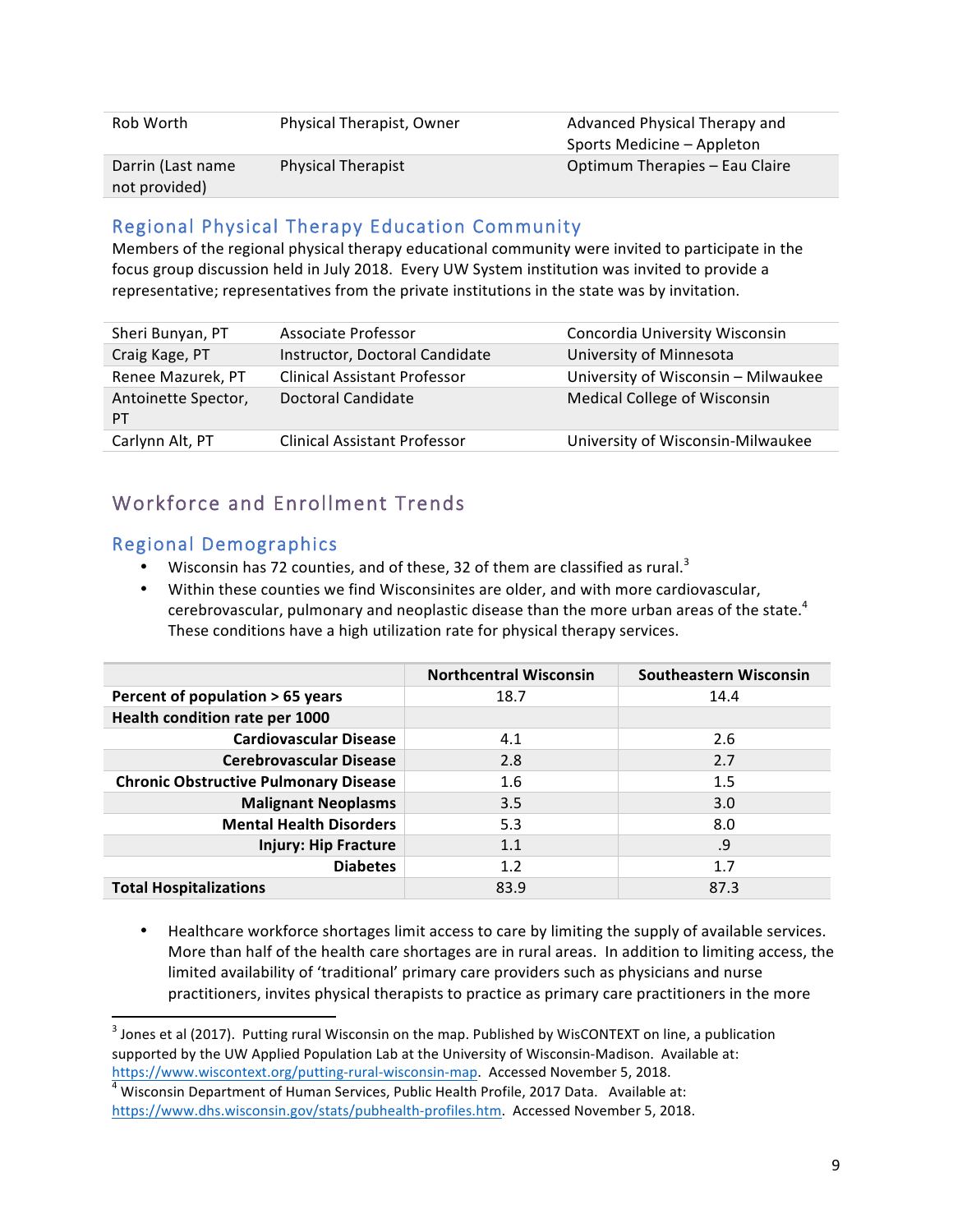rural portions of the state. Rural practice is often defined as a specialty practice with emphasis on primary and coordinated care.

#### Workforce Trends

#### Local and Regional

- Analysis from the State of Wisconsin Department of Workforce and Development finds 4755 physical therapists employed in the state in 2016 (the most recent numbers available at the time of this report) with a projected employment of 5480 in 2026 (percent change +15.25%).<sup>5</sup> When considering annual exits, annual transfers and annual growth, the 2016 annual total openings for physical therapists locally/regionally were 277.
- The Wisconsin Hospital Association reports that the vacancy rate for Physical Therapists statewide is 3.7%, with 14.2% of the practicing physical therapists aged 55 and over. <sup>6</sup> Using an attrition model of 3.5% profession-wide, the American Physical Therapy Association (APTA) projects a shortage of approximately 26,000 licensed physical therapists by 2025.
- Statewide, Wisconsin has 103 licensed physical therapists per 100,000 Wisconsin residents, placing it in the middle third of the national available physical therapy workforce.<sup>8</sup>
- Southern Wisconsin has 131 licensed physical therapists per 100,000 residents while central and northern Wisconsin have 72 physical therapists per 100,000 residents.<sup>9</sup>
- Employers in the region report that it can take a year or longer to fill Physical Therapist position vacancies.<sup>10</sup>

## Applicant and Graduate Data

 

#### Enrollment trends local/regional/national

The Commission on Accreditation in Physical Therapy Education (CAPTE) reports that in 2017 the planned class size for a DPT cohort was 45, and that programs reported 330 qualified applicants for these 45 positions. For public universities only, CAPTE reports 368 qualified applicants for a planned class size of 42. Applicants have exceeded available national capacity for the last 10 years, and this difference has increased in each of the past 5 vears.<sup>11</sup>

 $<sup>5</sup>$  Wisconsin Department of Workforce Development. 2016-2026 employment Data sub-category report on</sup> Occupational Employment. Available at: https://jobcenterofwisconsin.com/wisconomy/query. Accessed August 7, 2018. Customized search for Physical Therapy specific data available on request.

 $6$  Wisconsin Hospital Association (2016). Wisconsin's Health Care Workforce 2016 Report. Available at:

http://www.wha.org/pdf/2016workforcereport.pdf. Accessed October 23,2017.<br><sup>7</sup> American Physical Therapy Association (2017). A model to project the supply and demand of physical therapists 2010-2025. Available at: http://www.apta.org/WorkforceData/ModelDescriptionFigures/. Accessed October 23,2017.

 $8$  American Physical Therapy Association (2016). Number of licensed physical therapists by state as of December 31, 2016. Available to APTA members only at: http://www.apta.org/WorkForceData/LicensedPTsByState/2015/. Accessed October 23, 2017. For access by non-members, contact research-dept@apta.org.<br><sup>9</sup> Data aggregated from a combination of population of WI by County retrieved from the US Census bureau,

<sup>(</sup>available at https://www.wisconsin-demographics.com/counties\_by\_population; Accessed October 26, 2017) the American Physical Therapy Association as cited in reference 5, and the list of credentialed physical therapists in Wisconsin, retrieved from the Wisconsin Department of Safety and Professional Services, retrieved October 24, 2017. The calculations are available on request.<br><sup>10</sup> Personal communication with employers at the Visioning workshop held in Stevens Point, WI. July, 2018.<br><sup>11</sup> Commission on Accreditation in Physical Therapy Education. 2

Programs. Accessed July 23, 2018. Available at: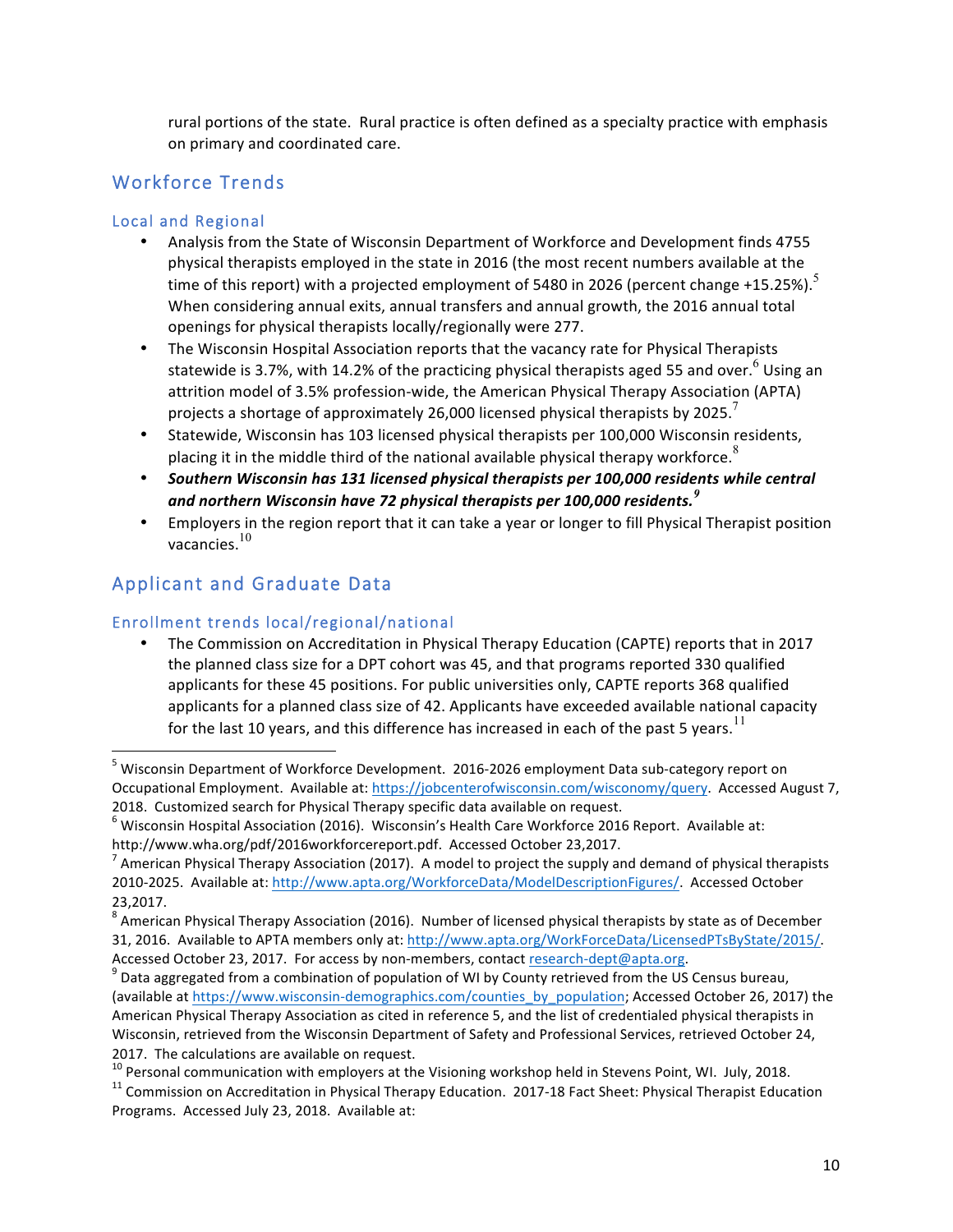• The Physical Therapy Centralized Application Service (PTCAS) Applicant Report presents trends from Universities who utilize PTCAS in their admissions (214 of 243 accredited programs or 88%). In the 2016-17 admission cycle PTCAS reports the total number of applications as 118,620 representing 19,025 applicants with each applicant applying to 6 different PT programs. This translates to a national average of 12 applicants per seat available in the next entering class. In Wisconsin, PTCAS reports 231 applicants in the 2016-17 cycle, an increase of 2.38% from the previous cycle, without any corresponding increase in seats available in the state. Wisconsin residents submitted 420 applications in this same cycle, an increase of 2.21%.<sup>12</sup>

#### The Cost of Physical Therapy Education

- Public universities represent only 45% of all physical therapy education available in the United States, and class sizes in public institutions are consistently lower than class sizes in private universities. This means that nationally, it is likely that more than 60% of any new physical therapist cohort is graduating from a private university.<sup>11</sup>
- The average cost of a physical therapy degree from a public university is \$58,000 compared to a private university which is  $$106,000.<sup>11</sup>$
- Student debt is becoming an increasing challenge to the profession, and affordable options for career entry are critical to the profession's success.

### Program description and anticipated challenges to starting and sustaining the DPT program

#### Program Description

The DPT program is an entry-level graduate professional degree. The program curriculum is planned to include 112 credits to completion of the Doctor of Physical Therapy degree. The developing curriculum is tracked, and students enroll as a cohort, matriculating through the program in eight (8) academic semesters. The curriculum is a proposed combination of basic science, clinical science and behavioral science courses with integrated clinical education and summary full time clinical learning experiences. Students are advised by the DPT program faculty who are licensed physical therapists. The curriculum will have opportunity for inter-professional education emphasizing the collaborations necessary for high impact care in rural environments including partnerships with athletic trainers, audiologists, nurses, nutrition/dietetics specialists, social workers, speech pathologists, and teachers – professions offered through UWSP.

Admission to the DPT program will prioritize students who have experience with rural communities and a desire to meet their unique needs. It is anticipated that the majority of the students who enroll will be residents of Wisconsin. Students will need to meet the pre-requisite requirements recommended by CAPTE and the American Council of Academic Physical Therapy (ACAPT), which include completion of a bachelor's degree prior to matriculating into the program and completion of prerequisite course requirements. The program will process admissions through the Physical Therapy Centralized Application Service (PTCAS).

<u> 1989 - Andrea Santa Andrea Andrea Andrea Andrea Andrea Andrea Andrea Andrea Andrea Andrea Andrea Andrea Andr</u> http://www.capteonline.org/uploadedFiles/CAPTEorg/About\_CAPTE/Resources/Aggregate\_Program\_Data/Aggreg

ateProgramData\_PTPrograms.pdf.<br><sup>12</sup> Physical Therapist Centralized Application Service. 2016-2017 Applicant Data Report: 2016-17 Admissions Cycle for the 2017 Entering Class. Accessed July 23, 2018. Available at: http://www.ptcas.org/uploadedFiles/PTCASorg/About\_PTCAS/PTCASApplicantDataRpt.pdf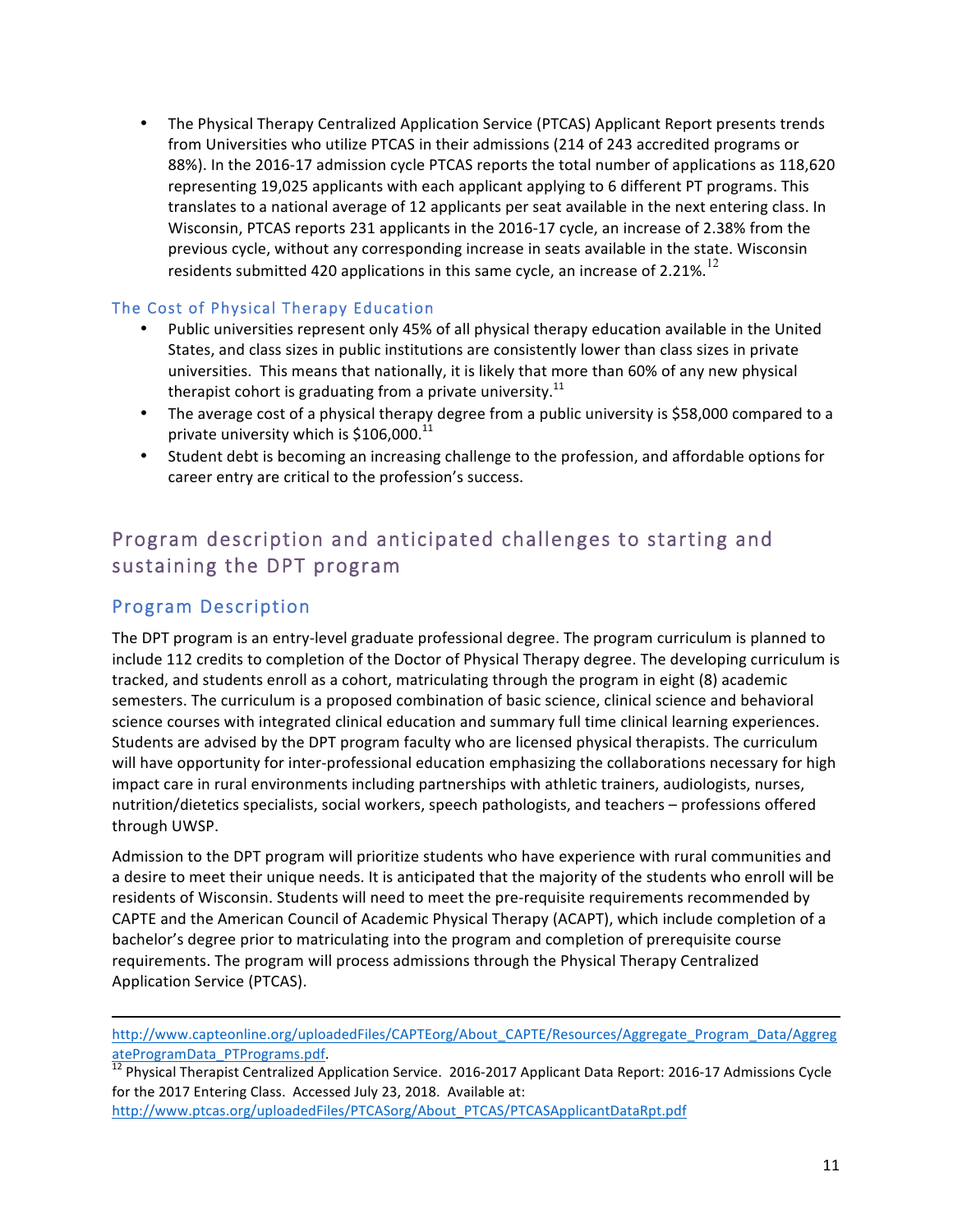With the UW-Stevens Point mission and strategic plan as guideposts, invited members from the Central and Northern Wisconsin participated in a DPT Visioning Workshop on July 16, 2018 and were tasked with developing a program vision, values, and goals statements that reflected their need for the profession and desire for this particular program design. Together, the group developed the following a vision statement for the DPT program:

> "To transform societal health through physical therapy education by creating *professionals who collaborate to serve the evolving, diverse needs of our communities."*

Program Outcomes as developed with the local and regional community are:

**Program Goals:** To execute its vision of transforming societal health by meeting the needs of rural communities the **DPT** program will:

- 1) Recruit, develop, and graduate innovative comprehensive practitioners committed to practice in rural communities
- 2) Demonstrate leadership to advance rural health through innovative education, practice and research
- 3) Commit to provide sustainable educational activities and collaborations with academic, clinical and community partners

#### **Faculty Goals:** To execute its vision of transforming societal health by meeting the needs of rural communities the DPT program faculty will:

- 1) Be actively engaged in professional and community service
- 2) Engage in clinical physical therapist practice
- 3) Be responsive to a diverse population of students by providing competence based accessible education
- 4) Faculty will conduct research that addresses societal health in rural communities

**Student Goals:** To execute its vision of transforming societal health by meeting the needs of rural communities, entry-level DPT program graduates will:

- 1) Demonstrate competence as a direct access practitioner
- 2) Demonstrate effective communication skills among diverse patient populations, professions, and community sectors to provide patient centered and socially responsible care
- 3) Demonstrate professionalism in physical therapist practice consistent with University and APTA Core Values

#### Challenges to Resource Development

University mission fit, infrastructure, and student resources are well developed to support the growth of the DPT. Primary areas for continued development include: (1) operating budget, (2) space, (3) faculty, and (4) clinical education resources. Each of these areas will be addressed individually.

#### Operating Budget

The DPT will be delivered as a cost-recovery program at UWSP, meaning that UWSP will charge students taking graduate courses in the Doctor of Physical Therapy Program a rate of \$463 per credit. Segregated fees which cover University services including health care, will be charged for years 1 and 2 of the tracked curriculum, but will not be collected during the third term when students will be primarily off site participating in their terminal clinical experiences full-time. The program will collect a \$50/credit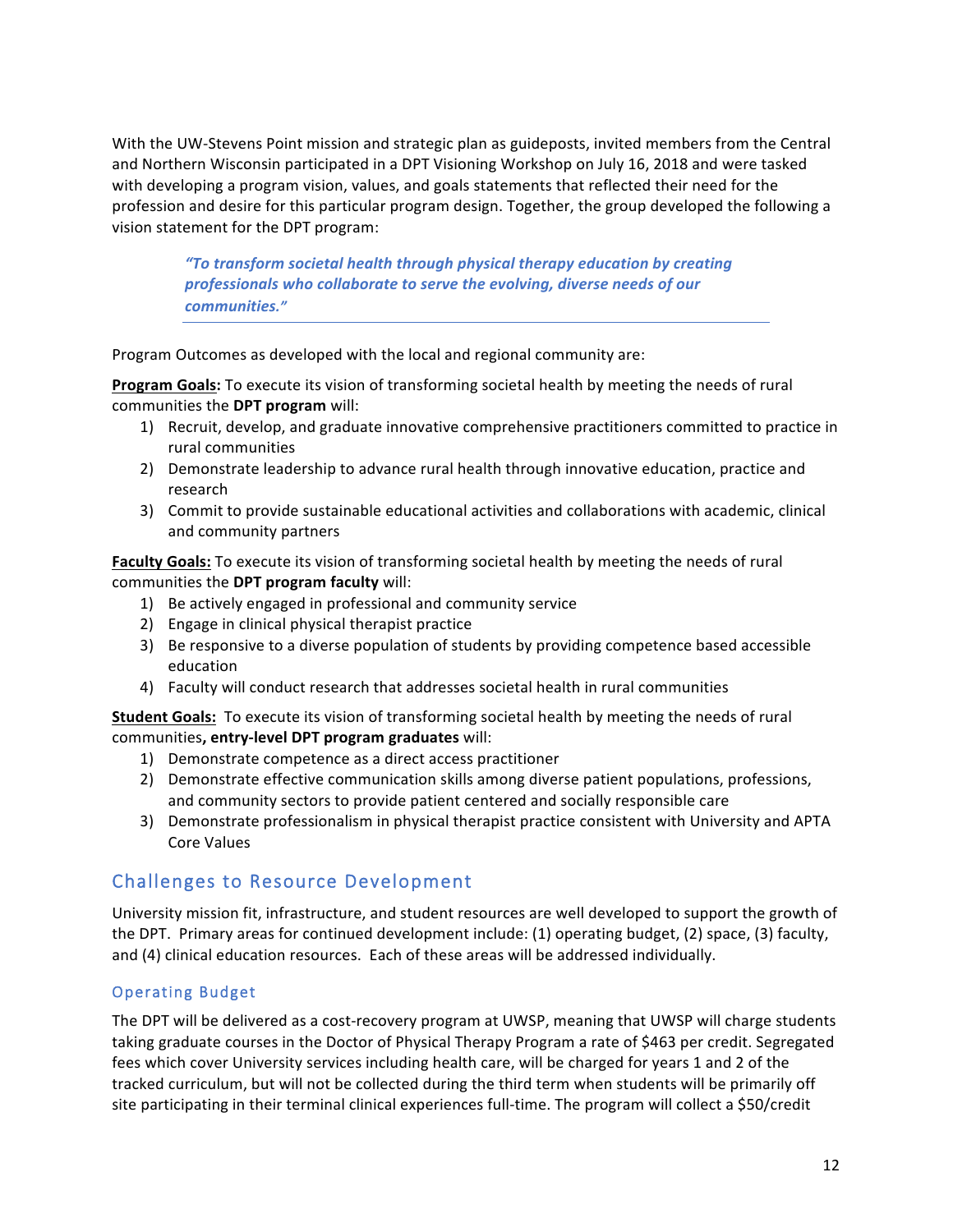distance education fee for those courses offered entirely on-line, but will not charge students this fee for credits associated with their clinical education. Students will pay a non-refundable program admission deposit once an admission decision has been made by the Admissions Committee. For students who matriculate, these fees will be budgeted to support engagement in professional organizations including conference attendance and travel during their tenure in the program. Thus, the total cost for this program based on rates of the 2018-19 academic year, including segregated fees, program fees, and tuition, is \$55,064.74. Of this, the program will contribute 16% of net revenue to the institution.

|              |                                                          |                                                                                    | <b>University of Wisconsin - Stevens Point</b> |              |             |             |                  |
|--------------|----------------------------------------------------------|------------------------------------------------------------------------------------|------------------------------------------------|--------------|-------------|-------------|------------------|
|              |                                                          | Cost and Revenue Projections For Newly Proposed Doctor of Physical Therapy Program |                                                |              |             |             |                  |
|              | Items                                                    |                                                                                    | Projections                                    |              |             |             |                  |
|              |                                                          | <b>FY20</b>                                                                        | FY21                                           | FY22         | <b>FY23</b> | FY24        | FY25             |
|              |                                                          | Year $0$                                                                           | Year 1                                         | Year 2       | Year 3      | Year 4      | Year 5           |
| L            | <b>Enrollment (New Student) Headcount</b>                |                                                                                    | 24                                             | 24           | 24          | 36          | 36               |
|              | <b>Enrollment (Continuing Student) Headcount (1)</b>     |                                                                                    |                                                | 23           | 46          | 46          | 57               |
|              | <b>Enrollment (New Student) FTE</b>                      |                                                                                    |                                                |              |             |             |                  |
|              | <b>Enrollment (Continuing Student) FTE</b>               |                                                                                    |                                                |              |             |             |                  |
|              |                                                          |                                                                                    |                                                |              |             |             |                  |
| $\mathbf{I}$ | <b>Total New Credit Hours: Core DPT Courses</b>          |                                                                                    | 43                                             | 42           | 27          | $\theta$    | $\mathbf{0}$     |
|              | <b>Existing Credit Hours: Core DPT Courses</b>           |                                                                                    |                                                | 43           | 85          | 112         | 112              |
|              |                                                          |                                                                                    |                                                |              |             |             |                  |
| Ш            | FTE of New Faculty/Instructional Staff (3)               |                                                                                    | 6                                              | $\mathbf{0}$ |             | $\theta$    | $\boldsymbol{0}$ |
|              | <b>FTE of Current Fac/IAS</b>                            |                                                                                    |                                                | 6            |             |             | $\overline{7}$   |
|              | <b>FTE of New Admin Staff</b>                            |                                                                                    |                                                |              |             | $\Omega$    | $\overline{0}$   |
|              | <b>FTE Current Admin Staff</b>                           |                                                                                    |                                                |              |             |             | $\overline{2}$   |
|              |                                                          |                                                                                    |                                                |              |             |             |                  |
| $\bf{IV}$    | <b>Revenues</b>                                          |                                                                                    |                                                |              |             |             |                  |
|              | <b>DPT</b> Tuition Revenue                               |                                                                                    | \$477,816                                      | \$925,074    | \$1,212,597 | \$1,451,505 | \$1,665,411      |
|              | Elective course (10 students $(a)$ 10 credits $(a)$ 538) |                                                                                    | \$0                                            | \$0          | \$55,838    | \$55,838    | \$55,838         |
|              | Donor Revenue                                            |                                                                                    | \$100,000                                      | \$100,000    |             |             |                  |
|              | Campus Strategic Investment Fund                         | \$542,500                                                                          | \$127,000                                      | \$217,800    | \$591,900   | \$141,100   |                  |
|              | College of Prof Studies Program Revenue                  | \$178,075                                                                          | \$200,000                                      | \$200,000    |             |             |                  |
|              | <b>Total New Revenue</b>                                 | \$720,575                                                                          | \$904,816                                      | \$1,442,874  | \$1,860,335 | \$1,648,443 | \$1,721,249      |
| $\bf{V}$     | <b>Expenses</b>                                          |                                                                                    |                                                |              |             |             |                  |
|              | <b>Salaries plus Fringes</b>                             |                                                                                    |                                                |              |             |             |                  |
|              | Faculty/Instructional Staff                              | \$638,575                                                                          | \$876,350                                      | \$876,350    | \$1,004,700 | \$1,133,050 | \$1,133,050      |
|              | Other Staff                                              | \$42,000                                                                           | \$82,500                                       | \$82,500     | \$82,500    | \$82,500    | \$82,500         |
|              | <b>Other Expenses</b>                                    |                                                                                    |                                                |              |             |             |                  |
|              | <b>Facilities</b>                                        |                                                                                    |                                                |              |             |             |                  |
|              | Equipment                                                |                                                                                    | \$250,000                                      | \$150,000    | \$50,000    | \$10,000    | \$10,000         |
|              | Other (carry forward debt)                               |                                                                                    |                                                | \$486,885    | \$407,272   | $-$6,513$   | $-$71,831$       |
|              | Other (Operating Budget)                                 | \$40,000                                                                           | \$106,400                                      | \$106,400    | \$106,400   | \$116,400   | \$116,400        |
|              | 16% Tuition Cost Share                                   |                                                                                    | \$76,451                                       | \$148,012    | \$202,950   | \$241,175   | \$275,400        |
|              | <b>Total Expenses</b>                                    | \$720,575                                                                          | \$1,391,701                                    | \$1,850,146  | \$1,853,822 | \$1,576,612 | \$1,545,519      |
|              |                                                          |                                                                                    |                                                |              |             |             |                  |
| VI           | <b>Net Revenue</b>                                       | \$0                                                                                | $-$ \$486,885                                  | $-$407,272$  | \$6.513     | \$71.831    | \$175,730        |
|              |                                                          |                                                                                    |                                                |              |             |             |                  |

**Figure 2:** 5 year budget projections as submitted to the UW-System Board of Regents.

The program costs are competitive with the three UW system schools offering a Doctor of Physical Therapy: UW-Madison, UW-Milwaukee, and UW-La Crosse. The total costs for the three existing UW System DPT programs, including segregated fees, program fees, and tuition ranges between \$52,992.30 (\$458/credit) and \$59,293.86 (\$469/credit).

The 5-year cost and revenue projections submitted to and approved by the UW System Board of Regents identify adequate startup resources including projections for facilities and equipment, and the hire of faculty to support the execution of the DPT program.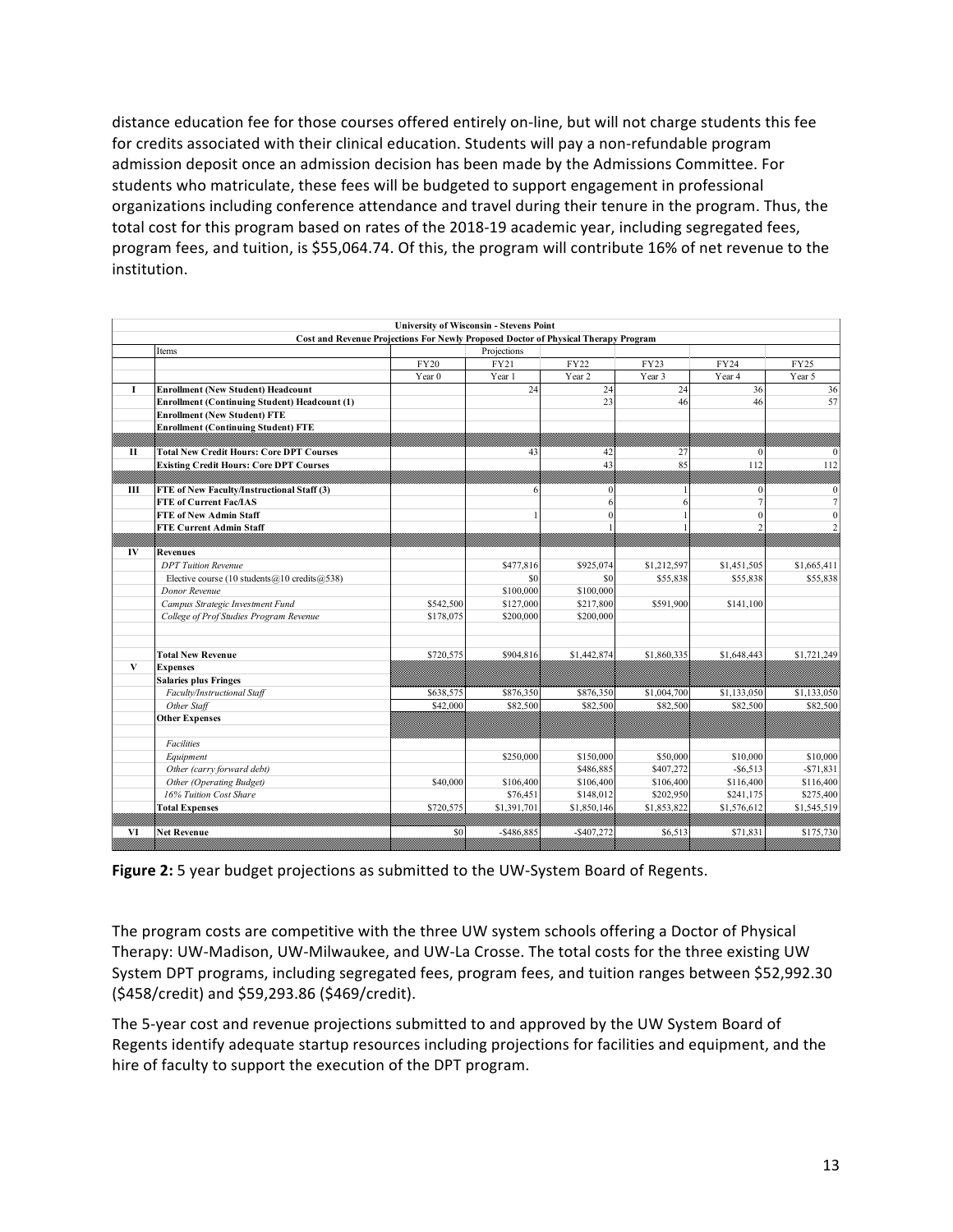#### Space

The College of Professional Studies is developing space recently vacated by the Biological Sciences faculty. Approximately 10,000 square feet of space including four instructional labs of approximately 1600 square feet each, 7 offices, reception, a work room and storage will be renovated. The space plan is in the approval process and a renovation bid is in development. Budget for space and equipment renovation will come from external donors, the State of Wisconsin, and budgeted monies from the University. Space plans as described meet the instructional needs, program outcomes, and faculty outcomes for the DPT program.

#### Faculty

The DPT program has approval from the University to hire 7 faculty/instructional academic staff (7 FTE) once approval from the Board of Regents is received. Hiring timelines are based on the timing of CAPTE accreditation, but will likely begin in the 2019 calendar year. Dr. Kathryn Zalewski, PT, PhD, MPA, consultant to the DPT program, will be engaged with the hiring process, understands the qualifications of individuals necessary to support the program, and will assist the University with building a qualified faculty. 

The operating budget for the DPT program includes revenues to support faculty growth and professional development. Locally, there is a qualified and interested clinical community who will support part-time instruction in content needs, lab assistant needs, and clinical instruction needs for the DPT program. Non-clinical faculty including those in biological sciences, exercise physiology, pharmacology, behavioral and public health already exist on campus and will be utilized to support the developing program. The university will recruit talented faculty to complement this existing resource.

#### Clinical Education Resources

Preliminary discussions with the clinical community have supported the growth of the clinical education resources necessary to meet the DPT program vision. Because UWSP is part of the University of Wisconsin System, contracts already executed by UWSP and other UW System programs are available to extend to the DPT program on the UWSP campus with a memorandum of agreement to clarify resources necessary to support clinical education. Preliminary conversations with the DPT Advisory Board and early planning participants outlined in the previous section affirm interest in participating in the DPT program. 

The initial curriculum vision for the DPT would include 30-weeks of full time clinical education at the completion of the didactic coursework coupled with integrated clinical education experiences beginning in the first semester of the DPT program. These integrated experiences will be delivered in partnership with local and regional providers, and will include the development of experiences that complement the needs of the local community including the development of post-rehabilitation activity programs that provide supported exercise as part of the recovery process.

With the current support evidenced to the UWSP DPT program, the University is confident in the ability to build the clinical education resources necessary to support the needs of the program.